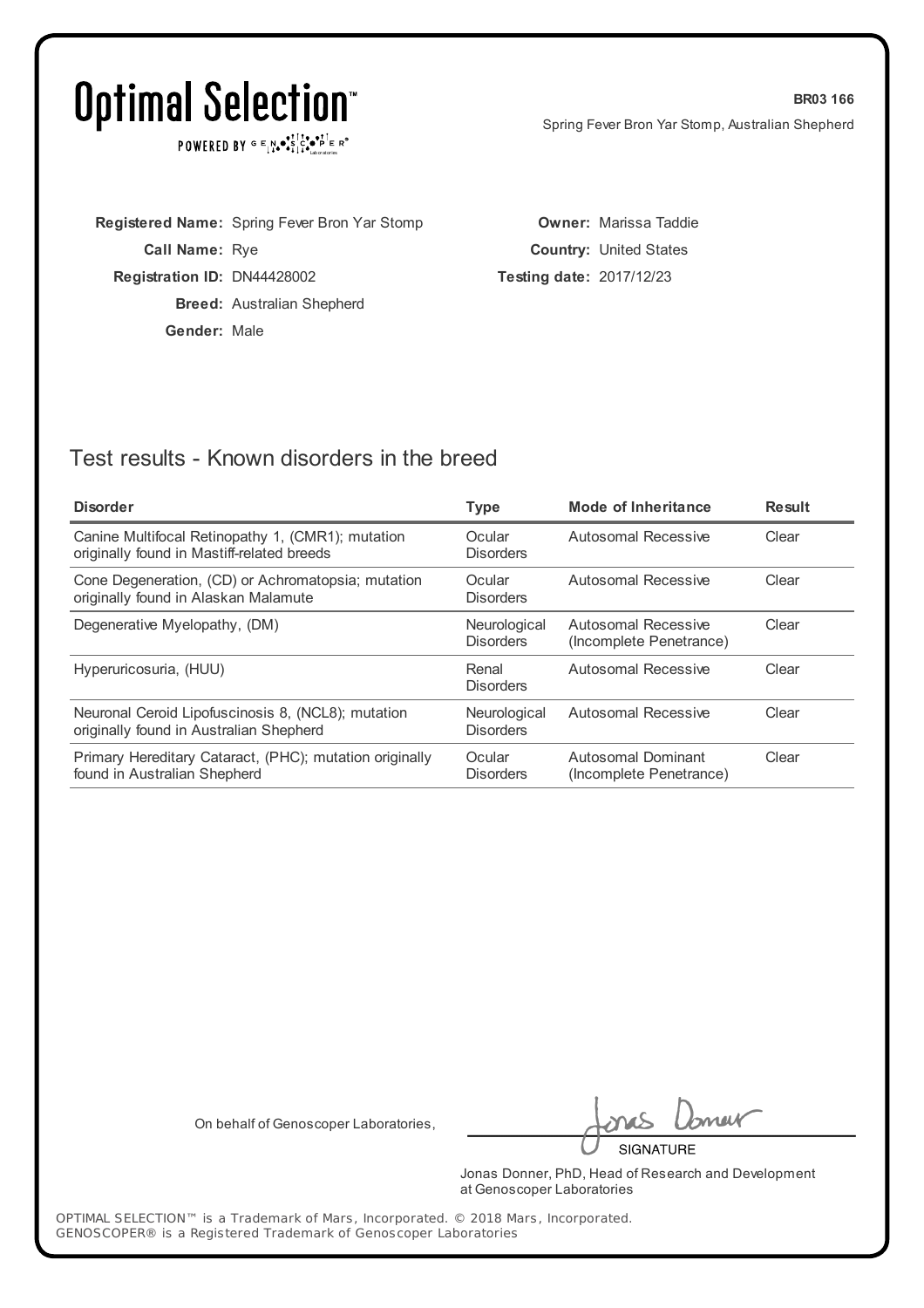POWERED BY  $G \in N_{\bullet} \bullet_{\bullet}^{\dagger} \mathbb{I}_{\bullet}^{\dagger} \bullet_{\mathbf{P}}^{\dagger} \mathbb{E} \mathbb{R}^{\circ}$ 

|                             | Registered Name: Spring Fever Bron Yar Stomp |
|-----------------------------|----------------------------------------------|
| <b>Call Name: Rye</b>       |                                              |
| Registration ID: DN44428002 |                                              |
|                             | <b>Breed:</b> Australian Shepherd            |
| Gender: Male                |                                              |
|                             |                                              |

**Owner:** Marissa Taddie **Country:** United States **Testing date:** 2017/12/23

### Test results - New potential disorders in the breed

| Disorder                                                                                | Tvpe             | Mode of Inheritance                           | <b>Result</b> |
|-----------------------------------------------------------------------------------------|------------------|-----------------------------------------------|---------------|
| Craniomandibular Osteopathy, (CMO); mutation associated Skeletal<br>with terrier breeds | <b>Disorders</b> | Autosomal Dominant<br>(Incomplete Penetrance) | Clear         |

### Test results for pharmacogenetics

| Disorder                                                  | Mode of Inheritance | <b>Result</b>  |
|-----------------------------------------------------------|---------------------|----------------|
| Multi-Drug Resistance 1, (MDR1) or Ivermectin Sensitivity | Autosomal Dominant  | <b>Carrier</b> |

On behalf of Genoscoper Laboratories,

neit **SIGNATURE** 

Jonas Donner, PhD, Head of Research and Development at Genoscoper Laboratories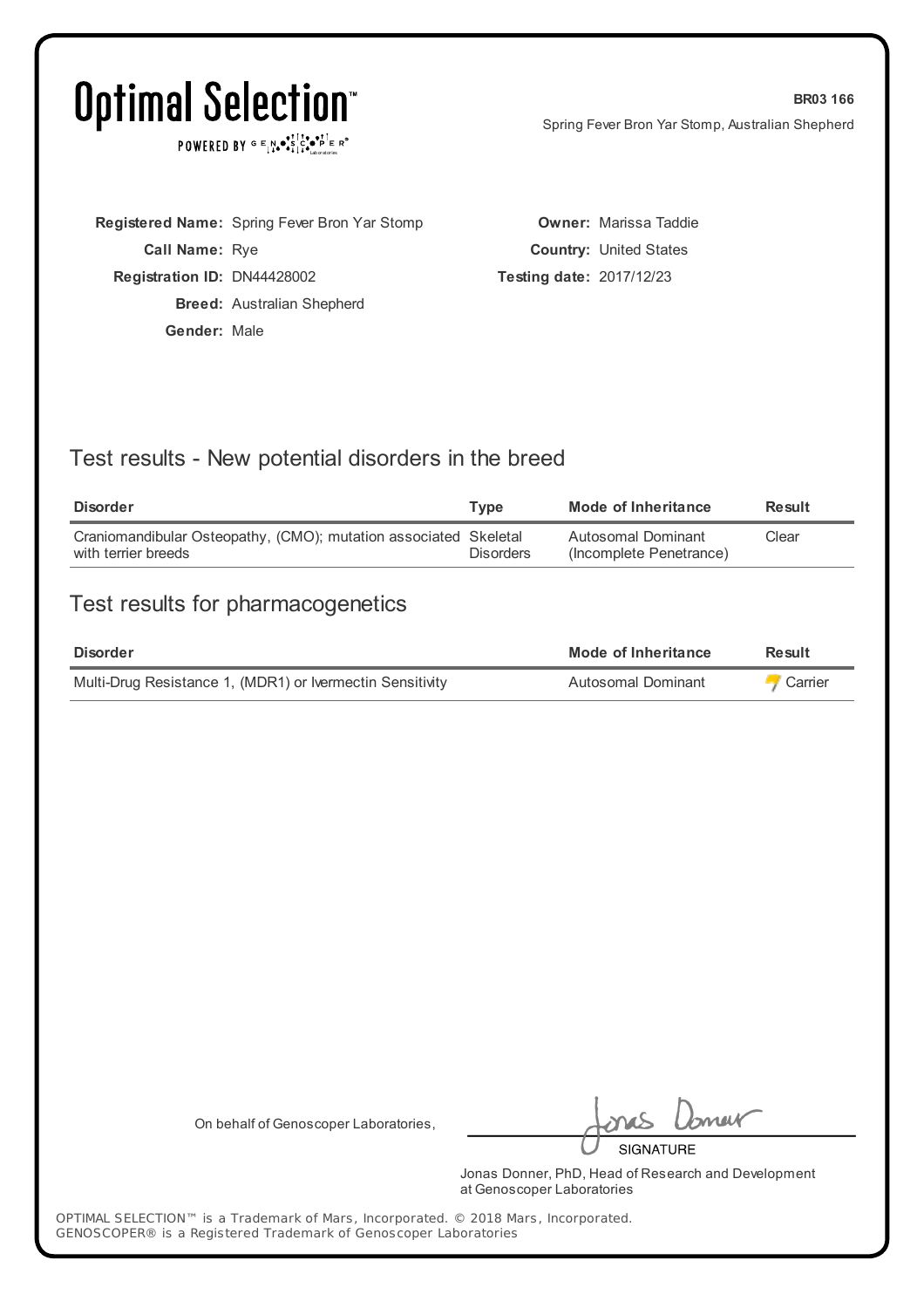POWERED BY  $G \in N_{\bullet} \bullet_{\bullet}^{\dagger} \mathbb{I}_{\bullet}^{\dagger} \bullet_{\mathbf{P}}^{\dagger} \mathbb{E} \mathbb{R}^{\circ}$ 

**Registered Name:** Spring Fever Bron Yar Stomp **Call Name:** Rye **Registration ID:** DN44428002 **Breed:** Australian Shepherd **Gender:** Male

**Owner:** Marissa Taddie **Country:** United States **Testing date:** 2017/12/23

### Test results - Traits - page 1

#### **Coat Type**

| Trait                                                                 |               | <b>Genotype Description</b>                                                                                           |
|-----------------------------------------------------------------------|---------------|-----------------------------------------------------------------------------------------------------------------------|
| Coat Length                                                           | $\frac{1}{1}$ | The dog is genetically long-haired.                                                                                   |
| Furnishings / Improper Coat in<br>Portuguese Water Dogs (marker test) | GG/TC         | The dog is not genetically likely to express furnishings.                                                             |
| KRT71                                                                 | C/C           | The dog does not carry any copies of the tested allele causing<br>curly coat. The dog most likely has non-curly hair. |

On behalf of Genoscoper Laboratories,

neif **SIGNATURE** 

Jonas Donner, PhD, Head of Research and Development at Genoscoper Laboratories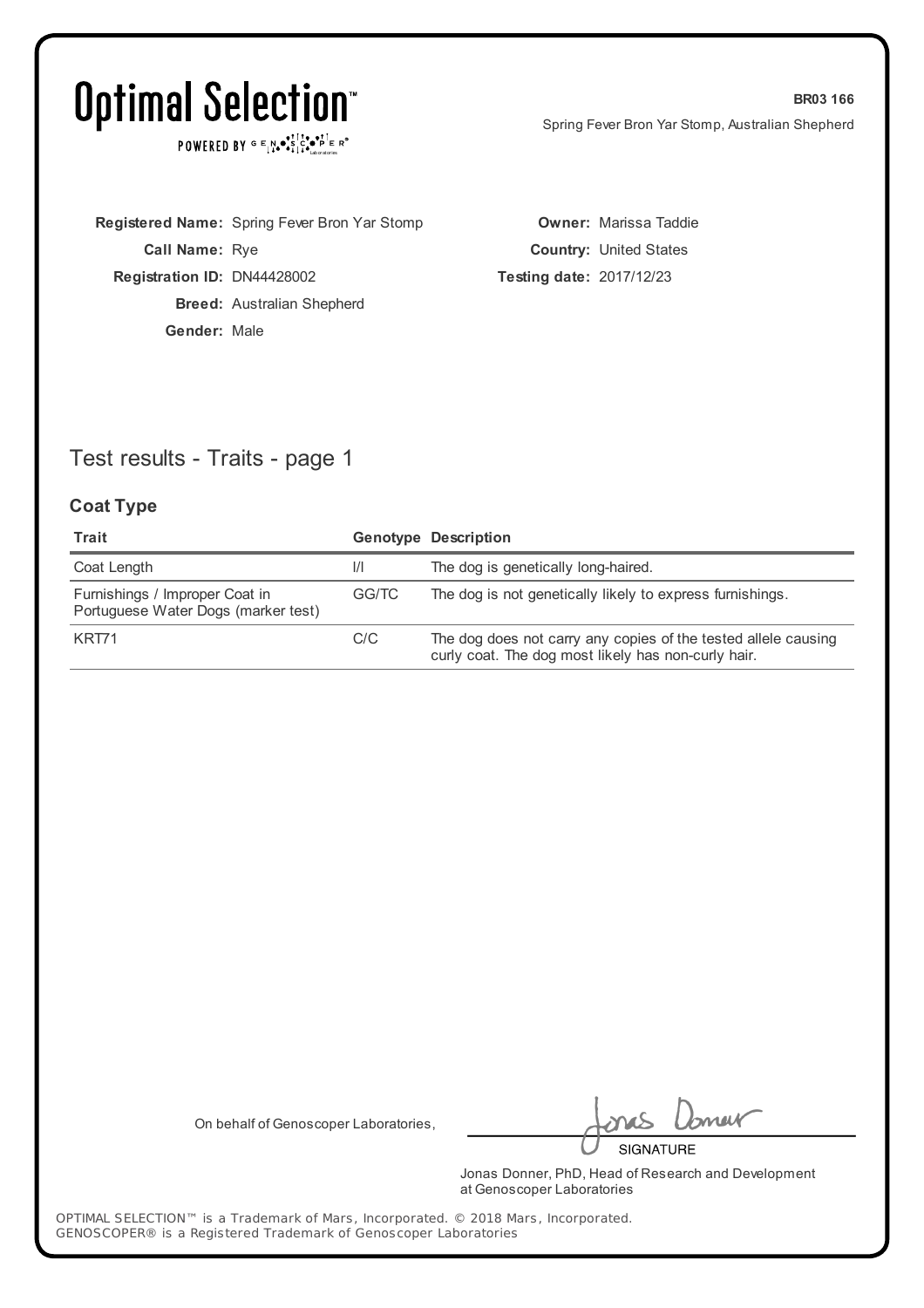POWERED BY  $G \in N \cdot S$ ,  $G \cdot S \cdot P \in R$ <sup>o</sup>

| <b>Call Name: Rye</b>              |
|------------------------------------|
|                                    |
| <b>Registration ID: DN44428002</b> |
| <b>Breed:</b> Australian Shepherd  |
| Gender: Male                       |

**Owner:** Marissa Taddie **Country:** United States **Testing date:** 2017/12/23

### Test results - Traits - page 2

#### **Coat Color**

| Trait                                                    | Genotype                                | <b>Description</b>                                                           |
|----------------------------------------------------------|-----------------------------------------|------------------------------------------------------------------------------|
| Color Locus E - Extensions                               | E/E                                     | The dog is likely to express the coat color defined by the K<br>and A loci.  |
| Color Locus B - Brown                                    | $B/B \parallel B/bd \parallel$<br>bd/bd | The dog doesn't have any of the tested b alleles causing<br>brown color.     |
| Color Locus K - Dominant Black                           | ky/ky                                   | The dog is likely to express the coat color defined by the<br>color locus A. |
| Color Locus A - Agouti                                   | at/at                                   | The dog has genetically tan points or saddle tan pattern.                    |
| Color Locus S - Piebald or extreme white S/S<br>spotting |                                         | The dog is likely to have solid coat color with minimal<br>white.            |
| Color Locus H - Harlequin                                | h/h                                     | The dog doesn't have harleguin pattern.                                      |
| Saddle Tan (RALY gene dupl.)                             | dup/dup                                 | The dog may have tan points if it has tan point genotype at<br>the A locus.  |
| Albinism (caL-allele)                                    | C/C                                     | This dog does not carry the tested mutation for albinism.                    |

On behalf of Genoscoper Laboratories,

meik

**SIGNATURE** 

Jonas Donner, PhD, Head of Research and Development at Genoscoper Laboratories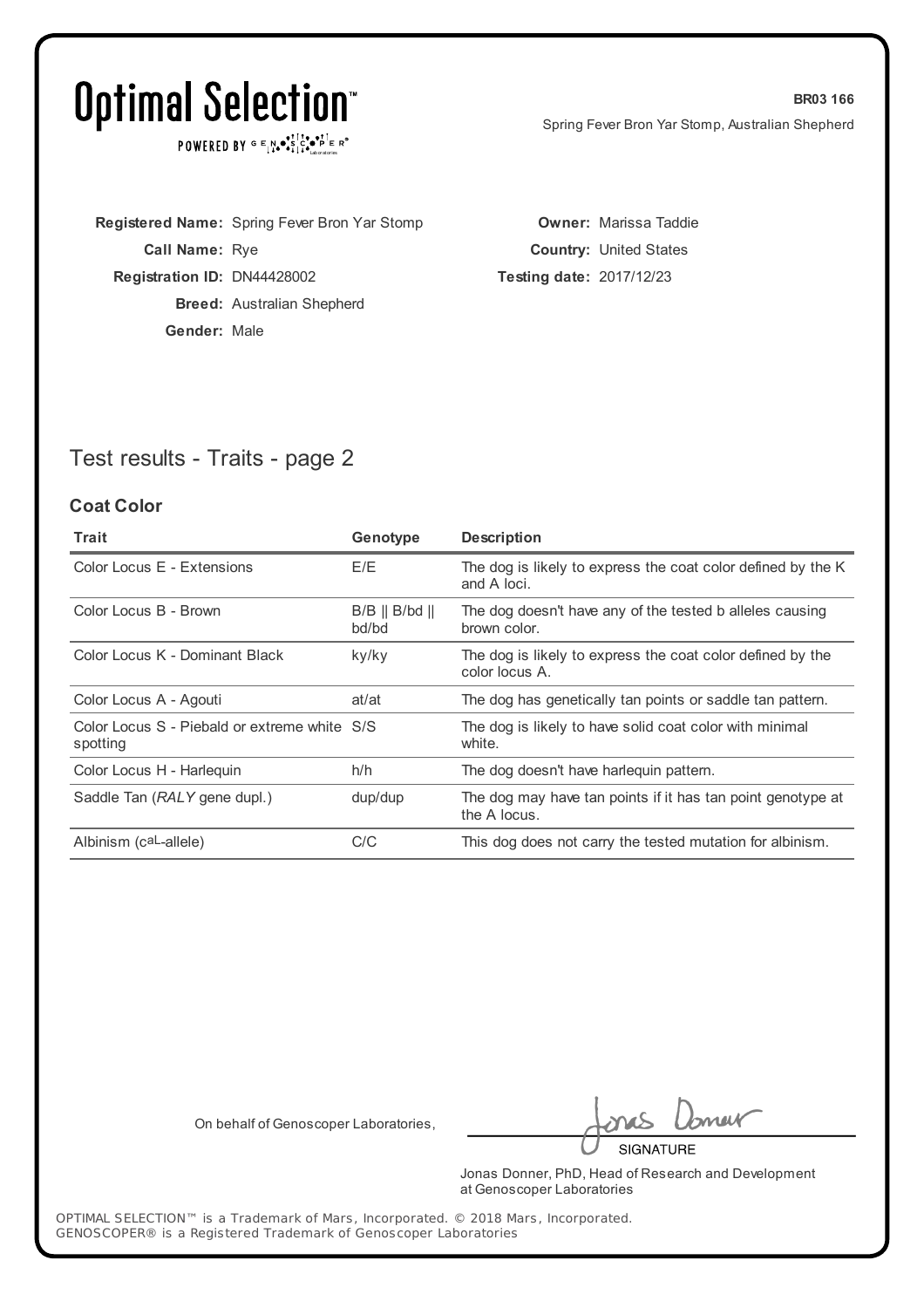$\texttt{POWERED BY} \texttt{G} \mathsf{E} \texttt{N} \bullet \texttt{S}^\texttt{T} \texttt{S}^\texttt{a} \bullet \texttt{P}^\texttt{T} \texttt{E} \texttt{R}^\texttt{B}$ 

|                                    | Registered Name: Spring Fever Bron Yar Stomp |                                 | <b>Owner: Marissa Taddie</b>  |
|------------------------------------|----------------------------------------------|---------------------------------|-------------------------------|
| <b>Call Name: Rye</b>              |                                              |                                 | <b>Country: United States</b> |
| <b>Registration ID: DN44428002</b> |                                              | <b>Testing date: 2017/12/23</b> |                               |
|                                    | <b>Breed:</b> Australian Shepherd            |                                 |                               |
| Gender: Male                       |                                              |                                 |                               |

### Test results - Traits - page 3

#### **Body Size**

| Trait                                    |     | <b>Genotype Description</b>                                                                                                                                                                                         |
|------------------------------------------|-----|---------------------------------------------------------------------------------------------------------------------------------------------------------------------------------------------------------------------|
| IGF1<br>(chr15:41221438)                 | A/G | The dog is heterozygous for the ancestral allele. This means that it carries one copy of<br>the genetic allele typically associated with small body mass and one copy typically<br>associated with large body mass. |
| IGF1R<br>c.611G>A<br>(p. Arg204His)      | G/G | The dog carries two ancestral alleles typically found in larger-sized breeds.                                                                                                                                       |
| FGF4 insertion                           | D/D | The dog is homozygous for the ancient allele. The dog is likely to have legs of<br>normal length.                                                                                                                   |
| STC <sub>2</sub><br>(chr4:39182836)      | A/T | The dog carries one copy of the allele associated with reduced body size and one copy<br>of the allele associated with no size reduction.                                                                           |
| Body size,<br>GHR1 gene<br>variant E191K | G/G | The dog has two copies of the ancestral allele associated with larger body size.                                                                                                                                    |
| GHR2 (p.P177L) C/C                       |     | The dog has two copies of the ancestral allele associated with larger body size.                                                                                                                                    |
| HMGA2                                    | G/G | The dog has two copies of the ancestral allele associated with larger body size.                                                                                                                                    |

On behalf of Genoscoper Laboratories,

neit **SIGNATURE** 

Jonas Donner, PhD, Head of Research and Development at Genoscoper Laboratories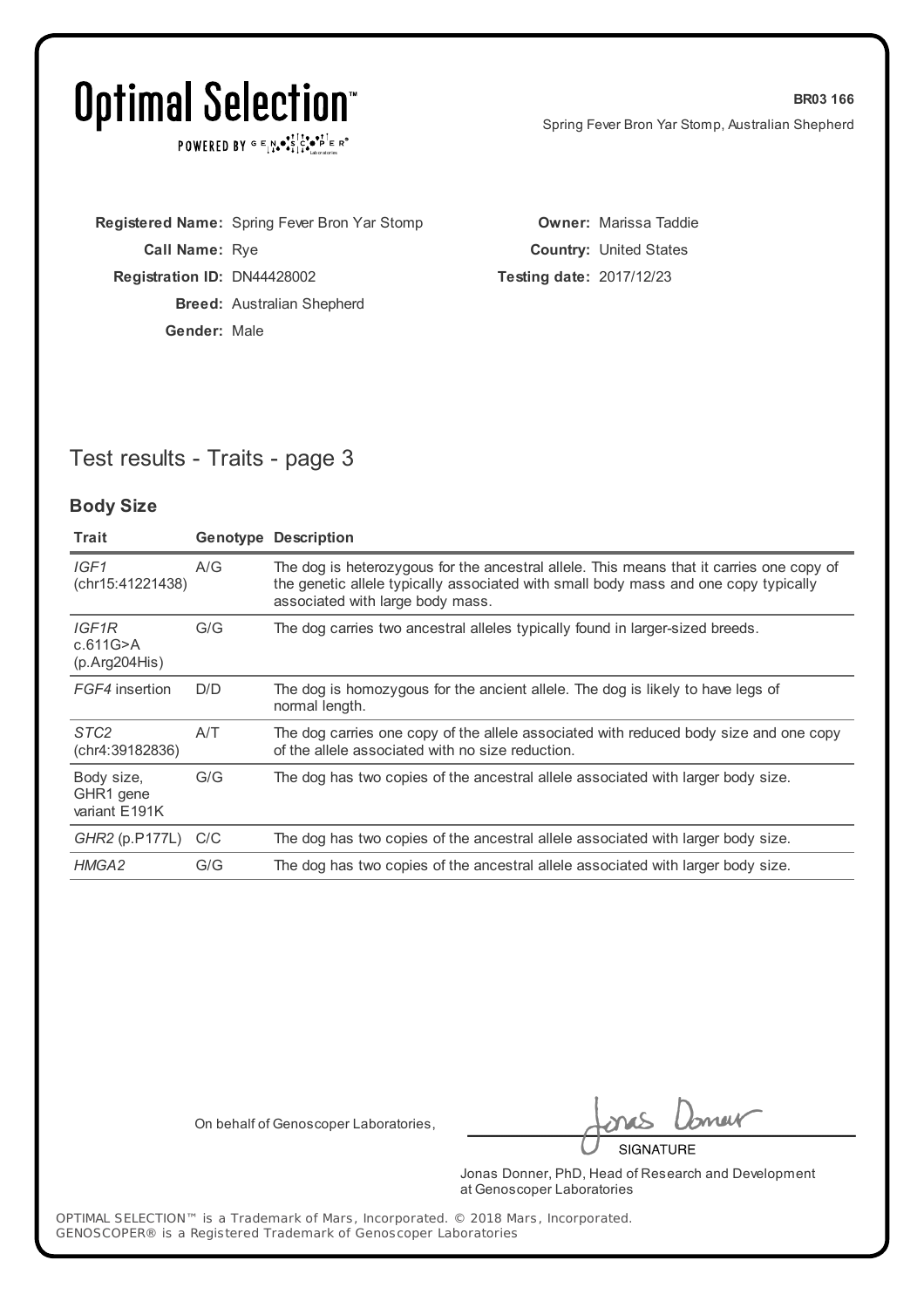$\texttt{POWERED BY} \texttt{G} \mathsf{E} \texttt{N} \bullet \texttt{S}^\texttt{T} \texttt{S}^\texttt{a} \bullet \texttt{P}^\texttt{T} \texttt{E} \texttt{R}^\texttt{B}$ 

|                                    | Registered Name: Spring Fever Bron Yar Stomp |                                 | <b>Owner: Marissa Taddie</b>  |
|------------------------------------|----------------------------------------------|---------------------------------|-------------------------------|
| <b>Call Name: Rye</b>              |                                              |                                 | <b>Country: United States</b> |
| <b>Registration ID: DN44428002</b> |                                              | <b>Testing date: 2017/12/23</b> |                               |
|                                    | <b>Breed:</b> Australian Shepherd            |                                 |                               |
| Gender: Male                       |                                              |                                 |                               |

### Test results - Traits - page 4

#### **Morphology**

| Trait                                |     | <b>Genotype Description</b>                                                                                                                                                 |
|--------------------------------------|-----|-----------------------------------------------------------------------------------------------------------------------------------------------------------------------------|
| BMP3 c.1344C>A C/C<br>(p.Phe448Leu)  |     | The dog does not carry the tested allele typically associated with shortened<br>head (brachycephaly). The dog is more likely to have an elongated<br>head (dolichocephaly). |
| chr10:11072007                       | T/T | The dog does not carry an allele typically associated with floppy ears. The dog is more<br>likely to have pricked than floppy ears.                                         |
| T c.189C>G<br>$(p.$ lle $63$ Met $)$ | C/C | The dog does not carry the tested bobtail-causing genetic variant. The dog is most<br>likely long-tailed.                                                                   |

On behalf of Genoscoper Laboratories,

neit

**SIGNATURE** 

Jonas Donner, PhD, Head of Research and Development at Genoscoper Laboratories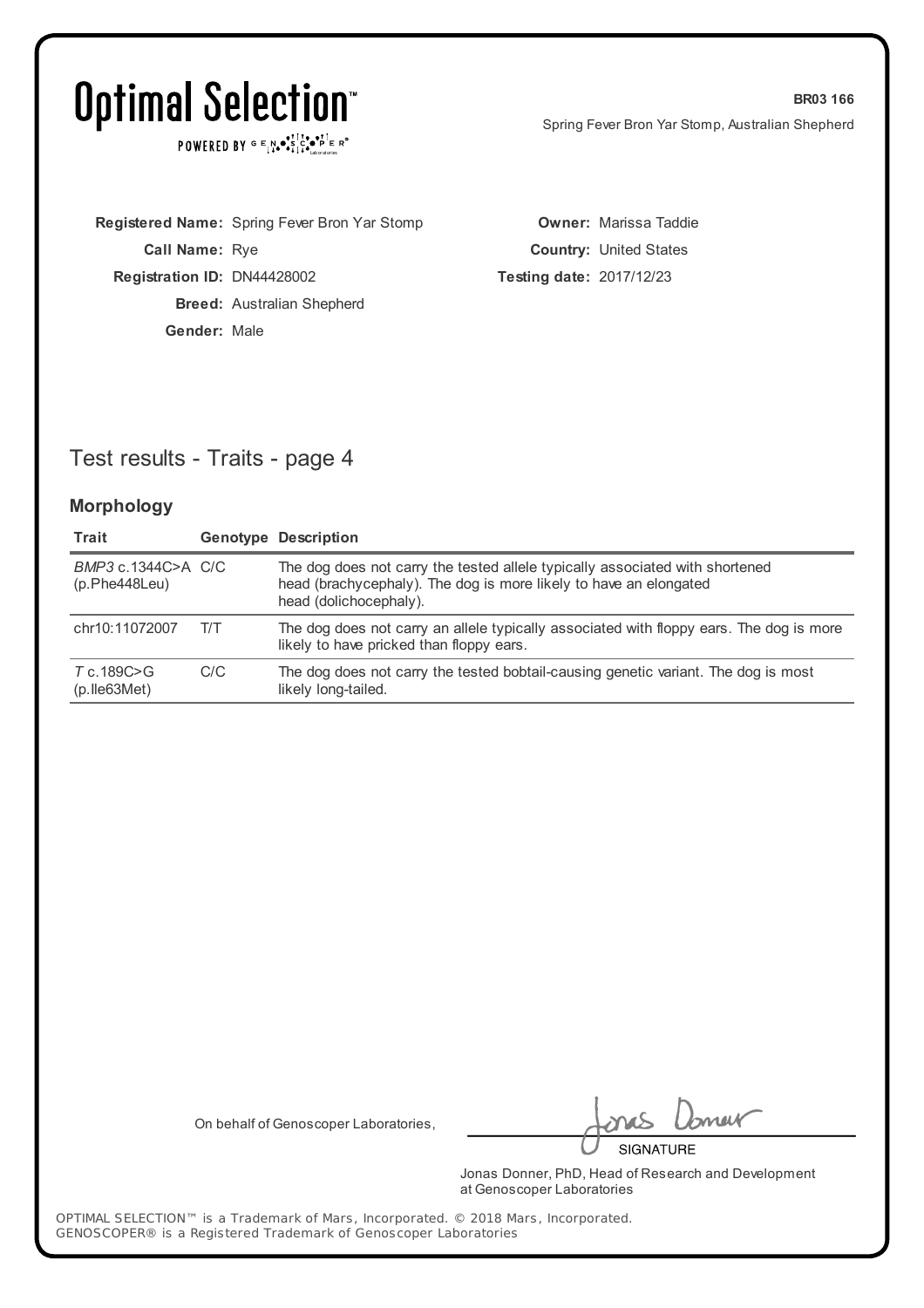$\texttt{POWERED BY} \xrightarrow{\mathbf{c}} \mathbb{I} \underset{\mathbf{a}}{\overset{\mathbf{r}}{\mathbf{a}}} \overset{\mathbf{r}}{\overset{\mathbf{r}}{\mathbf{s}}} \underset{\mathbf{a}}{\overset{\mathbf{r}}{\mathbf{a}}} \overset{\mathbf{r}}{\overset{\mathbf{r}}{\mathbf{s}}} \overset{\mathbf{r}}{\overset{\mathbf{r}}{\mathbf{s}}} \overset{\mathbf{r}}{\overset{\mathbf{r}}{\mathbf{s}}} \overset{\mathbf{r}}{\overset{\mathbf{r}}{\mathbf{s}}} \overset{\mathbf{r}}{\overset{\mathbf{r}}{\mathbf{s}}} \overset{\mathbf{r}}$ 

## Test results - Additional disorders found in other breeds - page 1

#### **Blood Disorders**

| <b>Disorder</b>                                                                                    | Mode of Inheritance                                  | <b>Result</b> |
|----------------------------------------------------------------------------------------------------|------------------------------------------------------|---------------|
| Bleeding disorder due to P2RY12 defect                                                             | <b>Autosomal Recessive</b>                           | Clear         |
| Canine Cyclic Neutropenia, Cyclic Hematopoiesis, Grey Collie Syndrome, Autosomal Recessive<br>(CN) |                                                      | Clear         |
| Canine Leukocyte Adhesion Deficiency (CLAD), type III                                              | Autosomal Recessive                                  | Clear         |
| Canine Scott Syndrome, (CSS)                                                                       | Autosomal Recessive                                  | Clear         |
| Factor IX Deficiency or Hemophilia B (3 mutations)                                                 | <b>X-linked Recessive</b>                            | Clear         |
| Factor VII Deficiency                                                                              | <b>Autosomal Recessive</b>                           | Clear         |
| Factor VIII Deficiency or Hemophilia A (5 mutations)                                               | <b>X-linked Recessive</b>                            | Clear         |
| Factor XI Deficiency                                                                               | <b>Autosomal Dominant</b><br>(Incomplete Penetrance) | Clear         |
| Glanzmann Thrombasthenia Type I, (GT) (2 mutations)                                                | Autosomal Recessive                                  | Clear         |
| <b>Hereditary Elliptocytosis</b>                                                                   |                                                      | Clear         |
| Hereditary Phosphofructokinase (PFK) Deficiency                                                    | Autosomal Recessive                                  | Clear         |
| Macrothrombocytopenia; disease-linked variant originally found in Norfolk<br>and Cairn Terrier     | <b>Autosomal Recessive</b>                           | Clear         |
| May-Hegglin Anomaly (MHA)                                                                          | Autosomal Dominant                                   | Clear         |
| Prekallikrein Deficiency                                                                           | <b>Autosomal Recessive</b>                           | Clear         |
| Pyruvate Kinase Deficiency (3 mutations)                                                           | Autosomal Recessive                                  | Clear         |
| Trapped Neutrophil Syndrome, (TNS)                                                                 | <b>Autosomal Recessive</b>                           | Clear         |
| Von Willebrand's Disease (WVD) Type 1                                                              | <b>Autosomal Recessive</b>                           | Clear         |
| Von Willebrand's Disease (WVD) Type 3 (3 mutations)                                                | Autosomal Recessive                                  | Clear         |
|                                                                                                    |                                                      |               |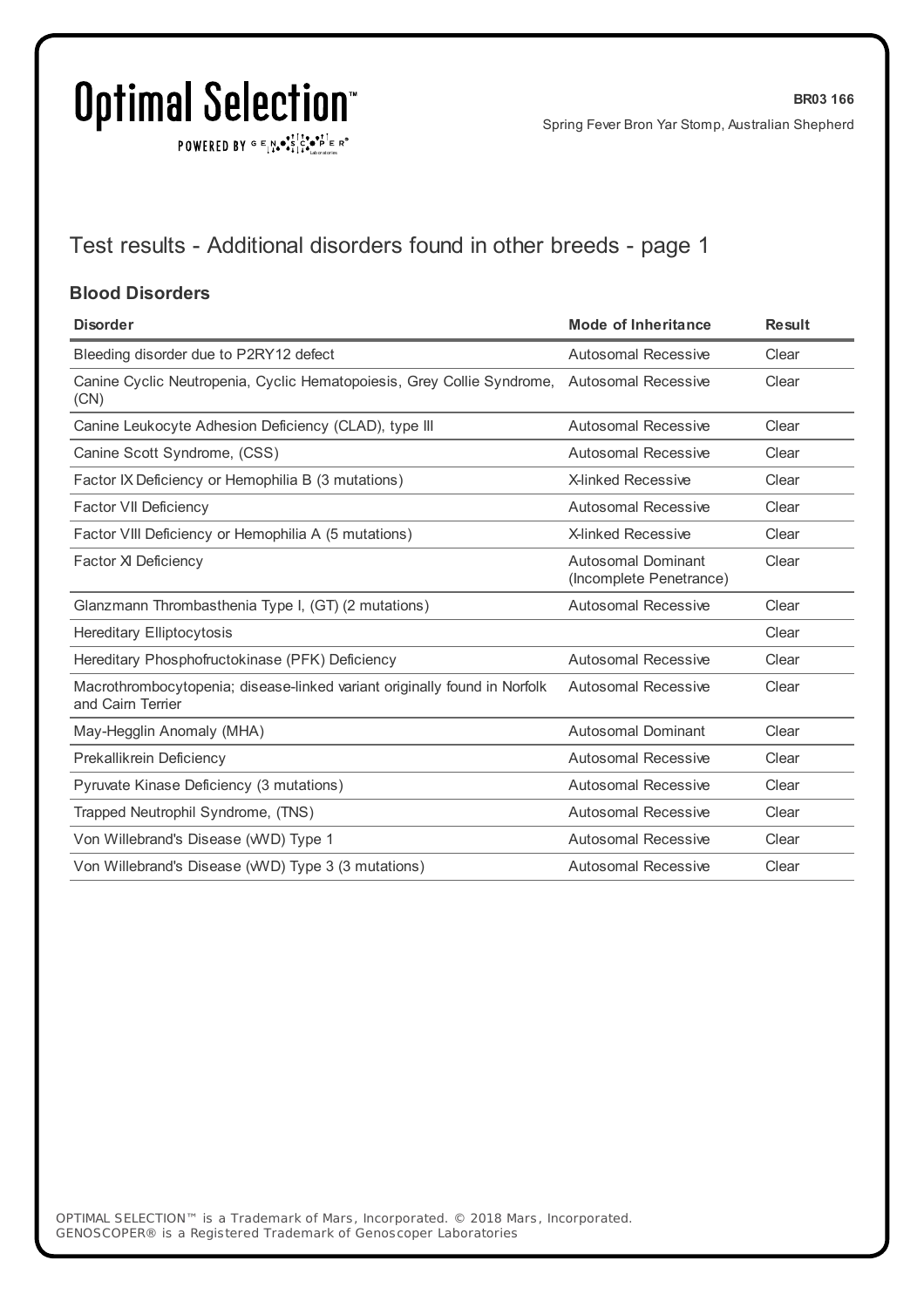$\texttt{POWERED BY} \texttt{G} \mathsf{E} \texttt{N} \bullet \texttt{S}^\texttt{T} \texttt{S}^\texttt{a} \bullet \texttt{P}^\texttt{T} \texttt{E} \texttt{R}^\texttt{B}$ 

### Test results - Additional disorders found in other breeds - page 2

#### **Ocular Disorders - page 1**

| <b>Disorder</b>                                                                                                              | <b>Mode of Inheritance</b>                            | <b>Result</b> |
|------------------------------------------------------------------------------------------------------------------------------|-------------------------------------------------------|---------------|
| Canine Multifocal Retinopathy 2, (CMR2); mutation originally found in<br>Coton de Tulear                                     | <b>Autosomal Recessive</b>                            | Clear         |
| Canine Multifocal Retinopathy 3, (CMR3); mutation originally found in<br>Lapponian Herder                                    | <b>Autosomal Recessive</b>                            | Clear         |
| Cone Degeneration, (CD) or Achromatopsia (2 mutations)                                                                       | <b>Autosomal Recessive</b>                            | Clear         |
| Cone-Rod Dystrophy 1, (crd1); mutation originally found in American<br><b>Staffordshire Terrier</b>                          | <b>Autosomal Recessive</b>                            | Clear         |
| Cone-Rod Dystrophy 2, (crd2); mutation originally found in American Pit<br><b>Bull Terrier</b>                               | <b>Autosomal Recessive</b>                            | Clear         |
| Cone-Rod Dystrophy, (cord1-PRA / crd4)                                                                                       | <b>Autosomal Recessive</b><br>(Incomplete Penetrance) | Clear         |
| Cone-Rod Dystrophy, Standard Wirehaired Dachshund, (crd SWD)                                                                 | <b>Autosomal Recessive</b>                            | Clear         |
| Dominant Progressive Retinal Atrophy, (DPRA)                                                                                 | <b>Autosomal Dominant</b>                             | Clear         |
| Generalized Progressive Retinal Atrophy                                                                                      | <b>Autosomal Recessive</b>                            | Clear         |
| Golden Retriever Progressive Retinal Atrophy 1, (GR PRA 1)                                                                   | <b>Autosomal Recessive</b>                            | Clear         |
| Primary Lens Luxation, (PLL)                                                                                                 | <b>Autosomal Recessive</b>                            | Clear         |
| Primary lens luxation (PLL) and glaucoma; mutation originally found in<br>Shar Pei                                           | <b>Autosomal Recessive</b>                            | Clear         |
| Primary Open Angle Glaucoma, (POAG); mutation originally found in<br><b>Beagle</b>                                           | <b>Autosomal Recessive</b>                            | Clear         |
| Primary Open Angle Glaucoma, (POAG); mutation originally found in<br>Norwegian Elkhound                                      | <b>Autosomal Recessive</b>                            | Clear         |
| Primary Open Angle Glaucoma, (POAG); mutation originally found in Petit Autosomal Recessive<br><b>Basset Griffon Vendeen</b> |                                                       | Clear         |
| Primary Open Angle Glaucoma, (POAG); mutation originally found in<br>Basset Fauve de Bretagne                                | <b>Autosomal Recessive</b>                            | Clear         |
| Progressive Retinal Atrophy Type III, (PRA type III); mutation originally<br>found in Tibetan Spaniel and Tibetan Terrier    | <b>Autosomal Recessive</b>                            | Clear         |
| Progressive Retinal Atrophy, (CNGA1-PRA); mutation originally found in<br><b>Shetland Sheepdog</b>                           | <b>Autosomal Recessive</b>                            | Clear         |
| Progressive Retinal Atrophy, (PAP1_PRA); mutation originally found in<br>Papillon and Phalene                                | <b>Autosomal Recessive</b>                            | Clear         |
| Progressive Retinal Atrophy, (PRA); mutation originally found in Basenji                                                     | <b>Autosomal Recessive</b>                            | Clear         |
| Progressive Retinal Atrophy, (PRA); mutation originally found in Swedish<br>Vallhund                                         | Autosomal Recessive                                   | Clear         |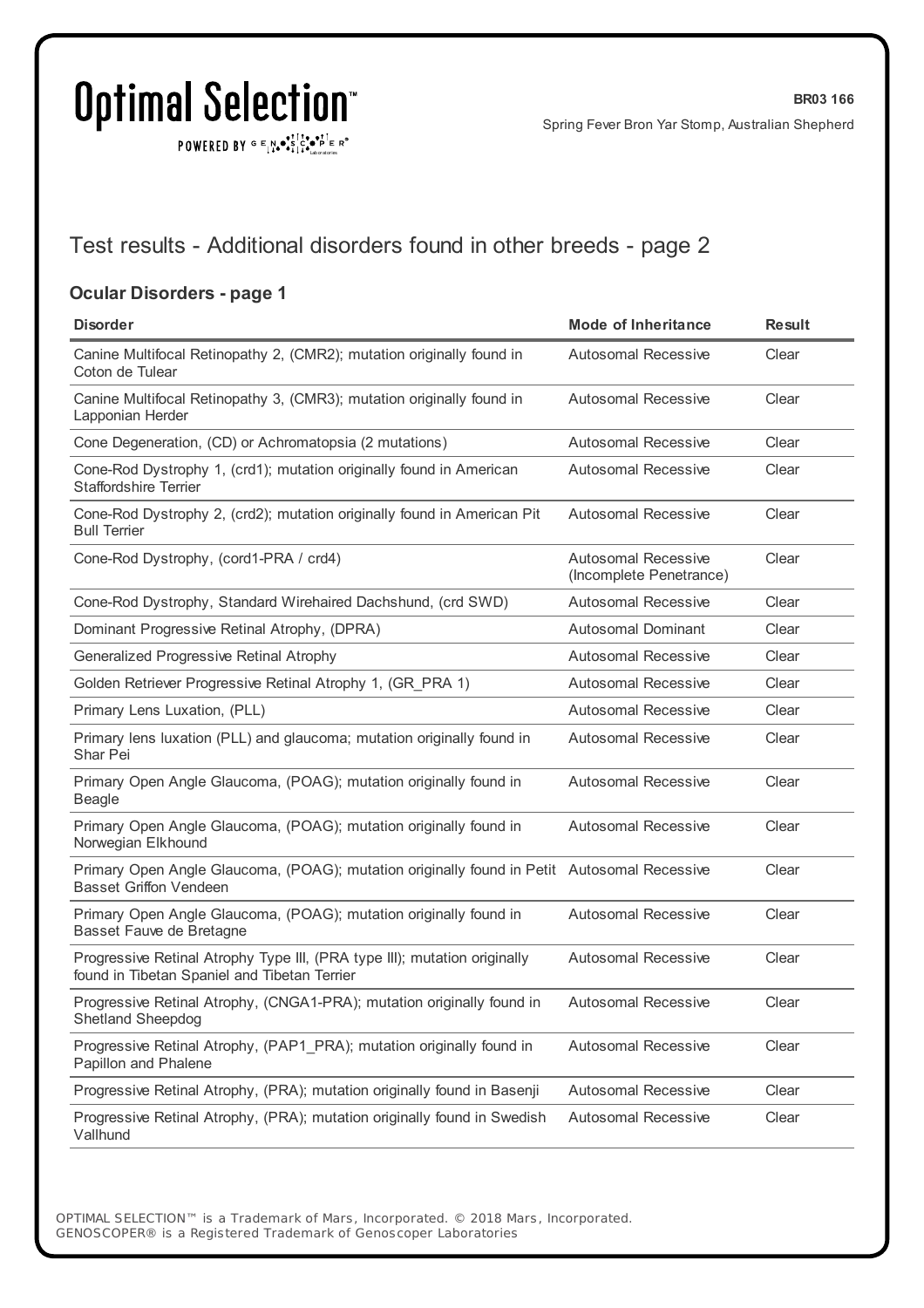POWERED BY  $G \in N$ .  $\bullet$ .  $\bullet$ .  $\bullet$ .  $\bullet$ .  $\bullet$ .  $\bullet$ .  $\bullet$ 

### Test results - Additional disorders found in other breeds - page 3

#### **Ocular Disorders - page 2**

| <b>Disorder</b>                                                                  | Mode of Inheritance | <b>Result</b> |
|----------------------------------------------------------------------------------|---------------------|---------------|
| Rod-Cone Dysplasia 1, (rcd1) and Rod-Cone Dysplasia 1a, (rdc1a) (2<br>mutations) | Autosomal Recessive | Clear         |
| Rod-Cone Dysplasia 3, (rcd3)                                                     | Autosomal Recessive | Clear         |
| X-Linked Progressive Retinal Atrophy 2, (XLPRA2)                                 | X-linked Recessive  | Clear         |

#### **Cardiac Disorders**

| <b>Disorder</b>                                                       | Mode of Inheritance | <b>Result</b> |
|-----------------------------------------------------------------------|---------------------|---------------|
| Dilated Cardiomyopathy, (DCM); mutation originally found in Schnauzer | Autosomal Recessive | Clear         |
| Long QT Syndrome                                                      | Autosomal Dominant  | Clear         |

### **Endocrine Disorders**

| <b>Disorder</b>                         | Mode of Inheritance | Result |
|-----------------------------------------|---------------------|--------|
| Congenital Hypothyroidism (2 mutations) | Autosomal Recessive | Clear  |

#### **Immunological Disorders**

| <b>Disorder</b>                                                 | Mode of Inheritance | Result |
|-----------------------------------------------------------------|---------------------|--------|
| Autosomal Recessive Severe Combined Immunodeficiency, (ARSCID)  | Autosomal Recessive | Clear  |
| Complement 3 (C3) Deficiency                                    | Autosomal Recessive | Clear  |
| Myeloperoxidase Deficiency                                      | Autosomal Recessive | Clear  |
| Severe Combined Immunodeficiency in Frisian Water Dogs, (SCID)  | Autosomal Recessive | Clear  |
| X-linked Severe Combined Immunodeficiency (XSCID) (2 mutations) | X-linked Recessive  | Clear  |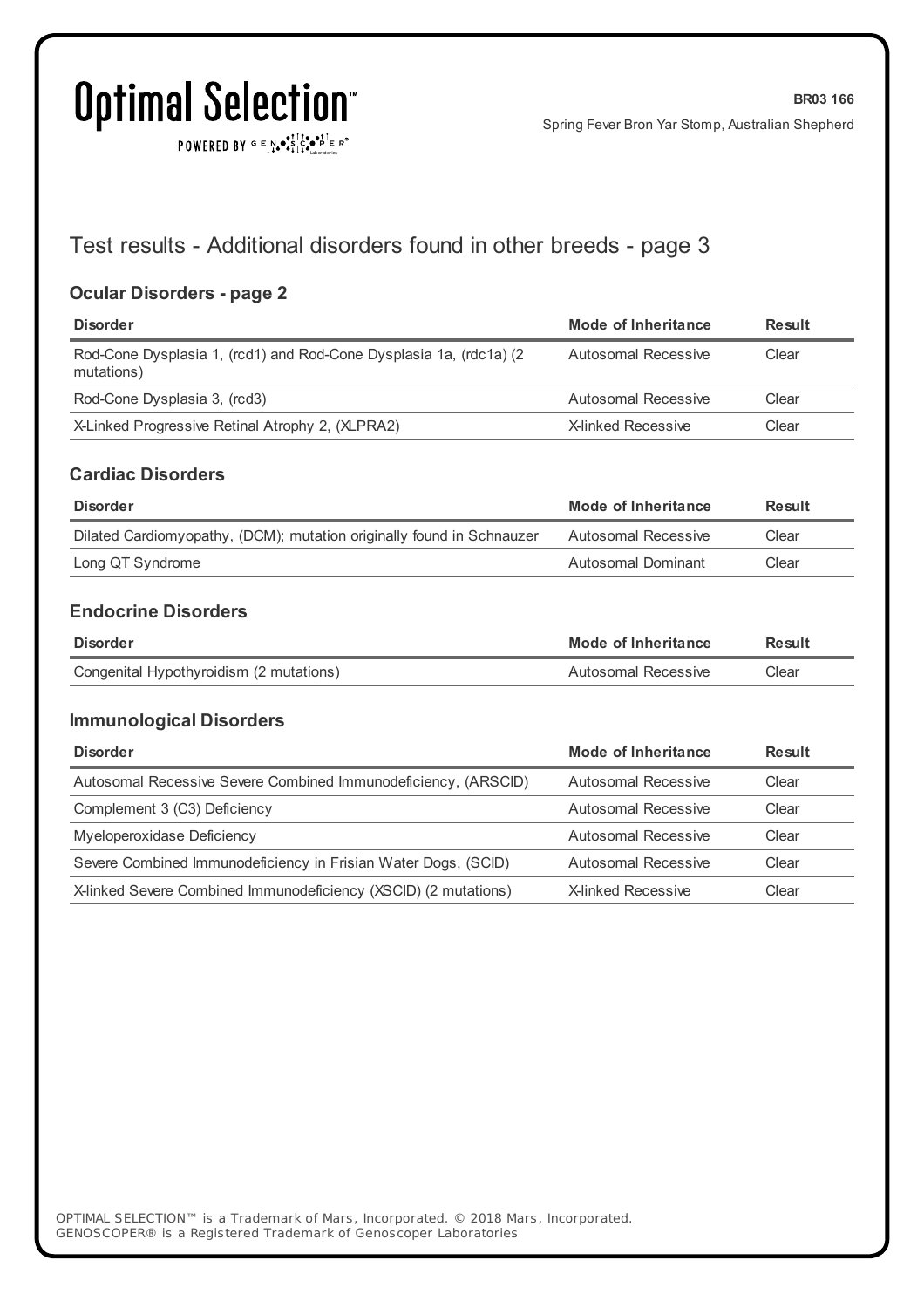$\texttt{POWERED BY} \xrightarrow{\mathbf{c}} \mathbb{I} \underset{\mathbf{a}}{\overset{\mathbf{r}}{\mathbf{a}}} \overset{\mathbf{r}}{\overset{\mathbf{r}}{\mathbf{s}}} \underset{\mathbf{a}}{\overset{\mathbf{r}}{\mathbf{a}}} \overset{\mathbf{r}}{\overset{\mathbf{r}}{\mathbf{s}}} \overset{\mathbf{r}}{\overset{\mathbf{r}}{\mathbf{s}}} \overset{\mathbf{r}}{\overset{\mathbf{r}}{\mathbf{s}}} \overset{\mathbf{r}}{\overset{\mathbf{r}}{\mathbf{s}}} \overset{\mathbf{r}}{\overset{\mathbf{r}}{\mathbf{s}}} \overset{\mathbf{r}}$ 

## Test results - Additional disorders found in other breeds - page 4

#### **Renal Disorders**

| <b>Disorder</b>                                                           | Mode of Inheritance       | <b>Result</b> |
|---------------------------------------------------------------------------|---------------------------|---------------|
| Cystinuria Type I-A; mutation originally found in Newfoundland Dog        | Autosomal Recessive       | Clear         |
| Cystinuria Type II-A; mutation originally found in Australian Cattle Dog  | Autosomal Dominant        | Clear         |
| Fanconi Syndrome                                                          | Autosomal Recessive       | Clear         |
| Polycystic Kidney Disease in Bull Terriers, (BTPKD)                       | Autosomal Dominant        | Clear         |
| Primary Hyperoxaluria, (PH); mutation originally found in Coton de Tulear | Autosomal Recessive       | Clear         |
| Protein Losing Nephropathy, (PLN); NPHS1 gene variant                     |                           | Clear         |
| Renal Cystadenocarcinoma and Nodular Dermatofibrosis, (RCND)              | Autosomal Dominant        | Clear         |
| X-Linked Hereditary Nephropathy, (XLHN) (2 mutations)                     | <b>X-linked Recessive</b> | Clear         |
| Xanthinuria (3 mutations)                                                 | Autosomal Recessive       | Clear         |

#### **Metabolic Disorders**

| <b>Disorder</b>                                                                           | <b>Mode of Inheritance</b> | <b>Result</b> |
|-------------------------------------------------------------------------------------------|----------------------------|---------------|
| Glycogen Storage Disease Type II or Pompe's Disease, (GSD II)                             | Autosomal Recessive        | Clear         |
| Glycogen Storage Disease Type IIIa, (GSD IIIa)                                            | Autosomal Recessive        | Clear         |
| Glycogen Storage Disease Type la, (GSD la)                                                | Autosomal Recessive        | Clear         |
| Hypocatalasia or Acatalasemia                                                             | Autosomal Recessive        | Clear         |
| Intestinal Cobalamin Malabsorption or Imerslund-Gräsbeck Syndrome,<br>(IGS) (2 mutations) | Autosomal Recessive        | Clear         |
| Mucopolysaccharidosis Type IIIA, (MPS IIIA); mutation originally found in<br>Dachshund    | Autosomal Recessive        | Clear         |
| Mucopolysaccharidosis Type VII, (MPS VII) (2 mutations)                                   | Autosomal Recessive        | Clear         |
| Pyruvate Dehydrogenase Phosphatase 1 (PDP1) Deficiency                                    | Autosomal Recessive        | Clear         |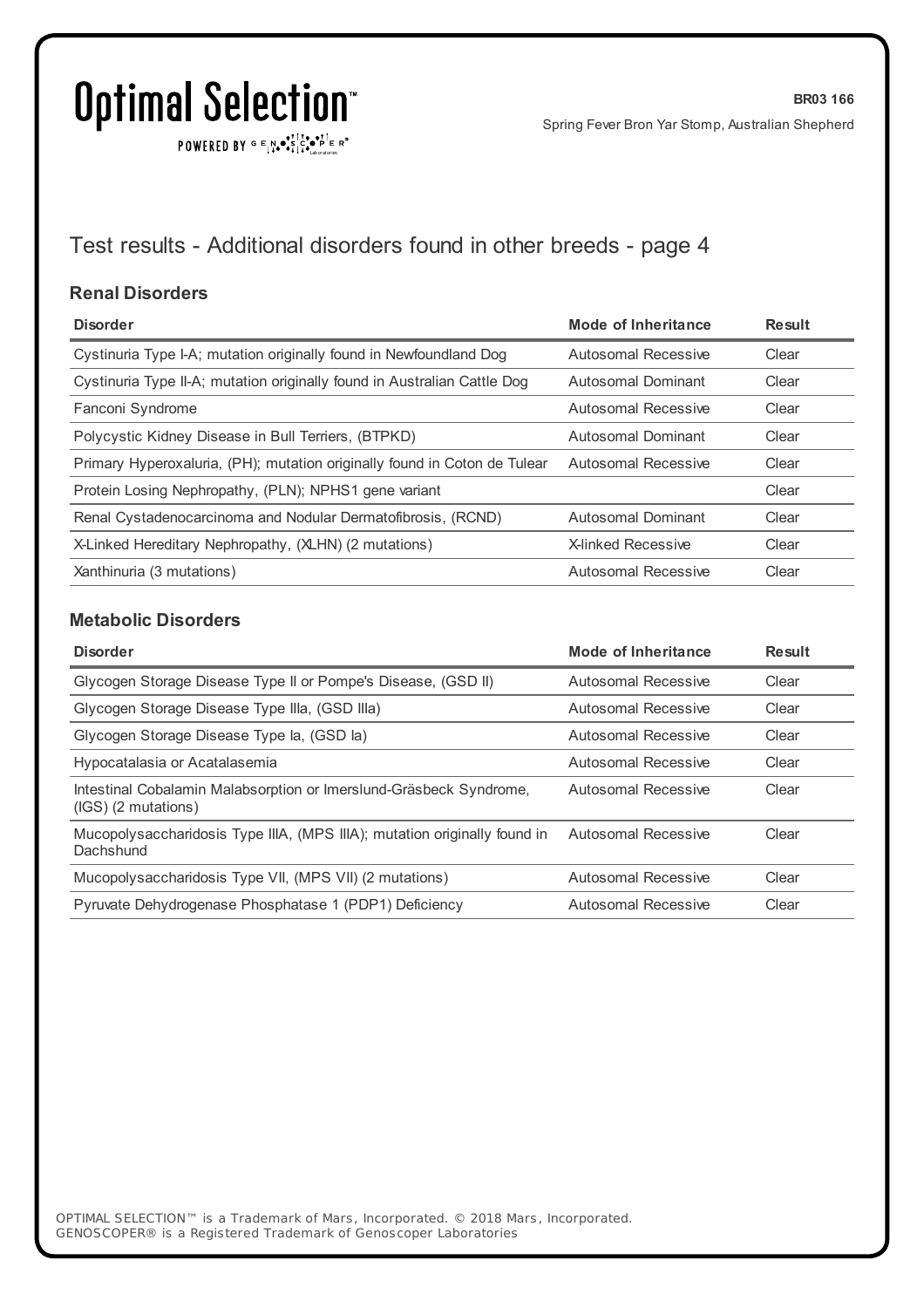$\texttt{POWERED BY} \xrightarrow{\mathbf{c}} \mathbb{I} \underset{\mathbf{a}}{\overset{\mathbf{r}}{\mathbf{a}}} \overset{\mathbf{r}}{\overset{\mathbf{r}}{\mathbf{s}}} \underset{\mathbf{a}}{\overset{\mathbf{r}}{\mathbf{a}}} \overset{\mathbf{r}}{\overset{\mathbf{r}}{\mathbf{s}}} \overset{\mathbf{r}}{\overset{\mathbf{r}}{\mathbf{s}}} \overset{\mathbf{r}}{\overset{\mathbf{r}}{\mathbf{s}}} \overset{\mathbf{r}}{\overset{\mathbf{r}}{\mathbf{s}}} \overset{\mathbf{r}}{\overset{\mathbf{r}}{\mathbf{s}}} \overset{\mathbf{r}}$ 

## Test results - Additional disorders found in other breeds - page 5

#### **Muscular Disorders**

| <b>Disorder</b>                                                                                    | Mode of Inheritance       | <b>Result</b> |
|----------------------------------------------------------------------------------------------------|---------------------------|---------------|
| Cavalier King Charles Spaniel Muscular Dystrophy, (CKCS-MD)                                        | X-linked Recessive        | Clear         |
| Centronuclear Myopathy, (CNM) (2 mutations)                                                        | Autosomal Recessive       | Clear         |
| Duchenne or Dystrophin Muscular Dystrophy, (DMD); mutation originally<br>found in Golden Retriever | <b>X-linked Recessive</b> | Clear         |
| Duchenne or Dystrophin Muscular Dystrophy, (DMD); mutation originally<br>found in Norfolk Terrier  | <b>X-linked Recessive</b> | Clear         |
| Muscular Dystrophy, Ullrich-type; mutation originally found in Landseer                            | Autosomal Recessive       | Clear         |
| Muscular Hypertrophy (Double Muscling)                                                             | Autosomal Recessive       | Clear         |
| Myotonia Congenita; mutation originally found in Australian Cattle Dog                             | Autosomal Recessive       | Clear         |
| Nemaline Myopathy; mutation originally found in American Bulldog                                   | Autosomal Recessive       | Clear         |
| Myotubular Myopathy; mutation originally found in Rottweiler                                       | X-linked Recessive        | Clear         |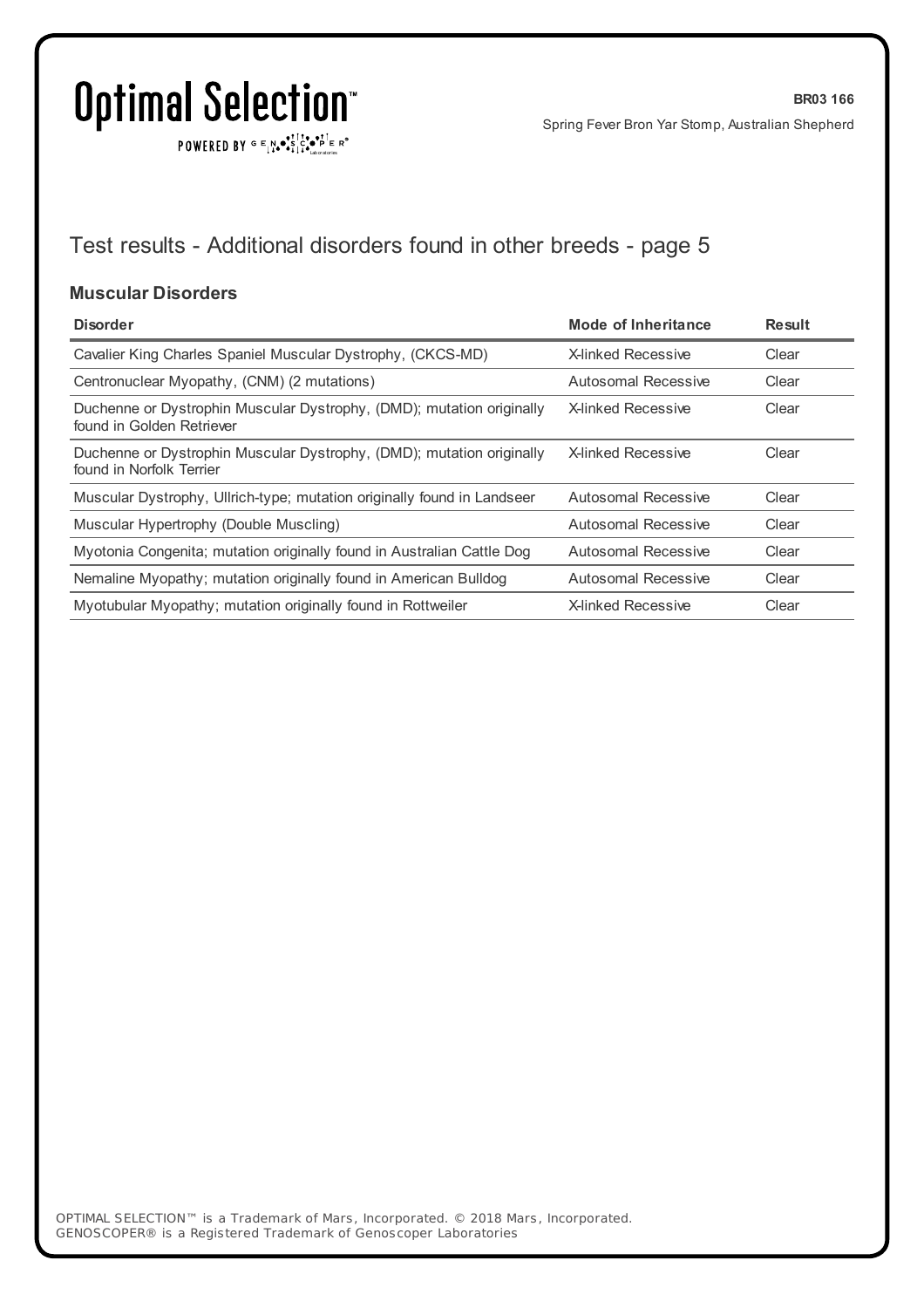$\texttt{POWERED BY} \texttt{G} \mathsf{E} \texttt{N} \bullet \texttt{S}^\texttt{T} \texttt{S}^\texttt{a} \bullet \texttt{P}^\texttt{T} \texttt{E} \texttt{R}^\texttt{B}$ 

### Test results - Additional disorders found in other breeds - page 6

#### **Neurological Disorders - page 1**

| <b>Disorder</b>                                                                                                | <b>Mode of Inheritance</b> | <b>Result</b> |
|----------------------------------------------------------------------------------------------------------------|----------------------------|---------------|
| Alaskan Husky Encephalopathy, (AHE)                                                                            | Autosomal Recessive        | Clear         |
| Alexander Disease (AxD); mutation originally found in Labrador Retriever                                       | <b>Autosomal Dominant</b>  | Clear         |
| Bandera's Neonatal Ataxia, (BNAt)                                                                              | <b>Autosomal Recessive</b> | Clear         |
| Benign Familial Juvenile Epilepsy or Remitting Focal Epilepsy                                                  | <b>Autosomal Recessive</b> | Clear         |
| Cerebellar Cortical Degeneration, (CCD); mutation originally found in<br>Vizsla                                | <b>Autosomal Recessive</b> | Clear         |
| Dandy-Walker-Like Malformation (DWLM); mutation originally found in<br>Eurasier                                | <b>Autosomal Recessive</b> | Clear         |
| Cerebral Dysfunction; mutation originally found in Friesian Stabyhoun                                          | <b>Autosomal Recessive</b> | Clear         |
| Early-Onset Progressive Polyneuropathy; mutation originally found in<br>Alaskan Malamute                       | <b>Autosomal Recessive</b> | Clear         |
| Fetal Onset Neuroaxonal Dystrophy, (FNAD)                                                                      | Autosomal Recessive        | Clear         |
| Hereditary Ataxia or Cerebellar Ataxia; mutation originally found in Old<br>English Sheepdog and Gordon Setter | <b>Autosomal Recessive</b> | Clear         |
| Hyperekplexia or Startle Disease                                                                               | Autosomal Recessive        | Clear         |
| Hypomyelination; mutation originally found in Weimaraner                                                       | Autosomal Recessive        | Clear         |
| Juvenile Myoclonic Epilepsy, (JME); mutation originally found in<br>Rhodesian Ridgeback                        | <b>Autosomal Recessive</b> | Clear         |
| L-2-Hydroxyglutaric Aciduria, (L2HGA) (2 mutations)                                                            | <b>Autosomal Recessive</b> | Clear         |
| Lagotto Storage Disease, (LSD)                                                                                 | <b>Autosomal Recessive</b> | Clear         |
| Neonatal Cerebellar Cortical Degeneration or Cerebellar Abiotrophy,<br>(NCCD)                                  | <b>Autosomal Recessive</b> | Clear         |
| Neonatal Encephalopathy with Seizures, (NEWS)                                                                  | <b>Autosomal Recessive</b> | Clear         |
| Neuroaxonal Dystrophy (NAD); mutation originally found in Spanish Water Autosomal Recessive<br>Dog             |                            | Clear         |
| Neuronal Ceroid Lipofuscinosis 1, (NCL1); mutation originally found in<br>Dachshund                            | Autosomal Recessive        | Clear         |
| Neuronal Ceroid Lipofuscinosis 10, (NCL10); mutation originally found in<br>American Bulldog                   | <b>Autosomal Recessive</b> | Clear         |
| Neuronal Ceroid Lipofuscinosis 8, (NCL8) (2 mutations)                                                         | <b>Autosomal Recessive</b> | Clear         |
|                                                                                                                |                            |               |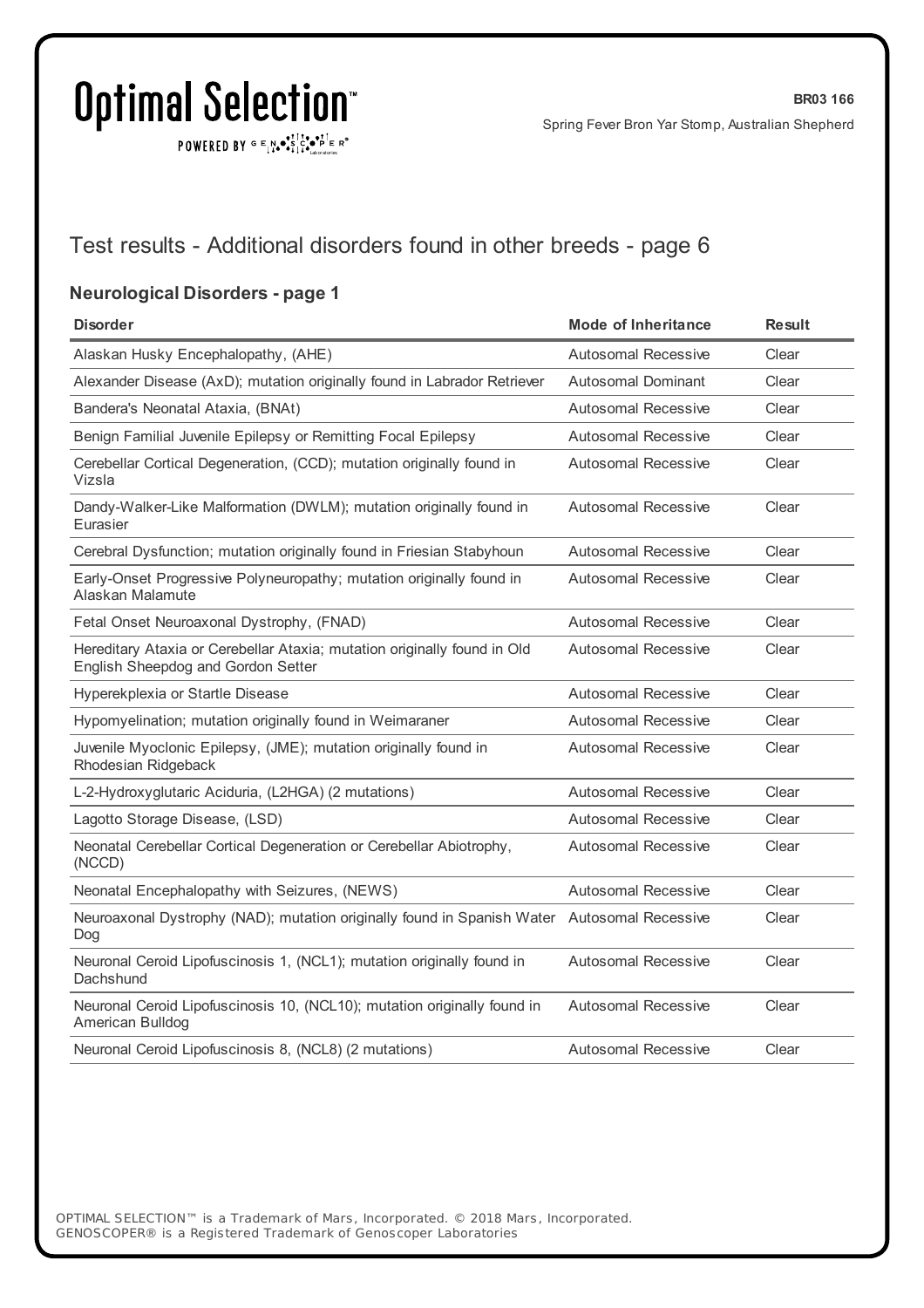$\texttt{POWERED BY} \xrightarrow{\mathbf{c}} \mathbb{I} \underset{\mathbf{a}}{\overset{\mathbf{r}}{\mathbf{a}}} \overset{\mathbf{r}}{\overset{\mathbf{r}}{\mathbf{s}}} \underset{\mathbf{a}}{\overset{\mathbf{r}}{\mathbf{a}}} \overset{\mathbf{r}}{\overset{\mathbf{r}}{\mathbf{s}}} \overset{\mathbf{r}}{\overset{\mathbf{r}}{\mathbf{s}}} \overset{\mathbf{r}}{\overset{\mathbf{r}}{\mathbf{s}}} \overset{\mathbf{r}}{\overset{\mathbf{r}}{\mathbf{s}}} \overset{\mathbf{r}}{\overset{\mathbf{r}}{\mathbf{s}}} \overset{\mathbf{r}}$ 

### Test results - Additional disorders found in other breeds - page 7

### **Neurological Disorders - page 2**

| <b>Disorder</b>                                                                                                                   | Mode of Inheritance       | <b>Result</b> |
|-----------------------------------------------------------------------------------------------------------------------------------|---------------------------|---------------|
| Neuronal Ceroid Lipofuscinosis, (NCL7); mutation originally found in<br>Chinese Crested Dog and Chihuahua                         | Autosomal Recessive       | Clear         |
| Polyneuropathy with ocular abnormalities and neuronal vacuolation,<br>(POANV); mutation originally found in Black Russian Terrier | Autosomal Recessive       | Clear         |
| Progressive Early-Onset Cerebellar Ataxia; mutation originally found in<br>Finnish Hound                                          | Autosomal Recessive       | Clear         |
| Sensory Neuropathy; mutation originally found in Border Collie                                                                    | Autosomal Recessive       | Clear         |
| Spinal Dysraphism                                                                                                                 | Autosomal Recessive       | Clear         |
| Spinocerebellar Ataxia with Myokymia and/or Seizures (SCA)                                                                        | Autosomal Recessive       | Clear         |
| Spinocerebellar Ataxia/ Late-Onset Ataxia (SCA, LOA)                                                                              | Autosomal Recessive       | Clear         |
| Spongy degeneration with cerebellar ataxia, (SDCA1); mutation originally<br>found in Belgian Shepherd Dog                         | Autosomal Recessive       | Clear         |
| X-Linked Tremors; mutation originally found in English Springer Spaniel                                                           | <b>X-linked Recessive</b> | Clear         |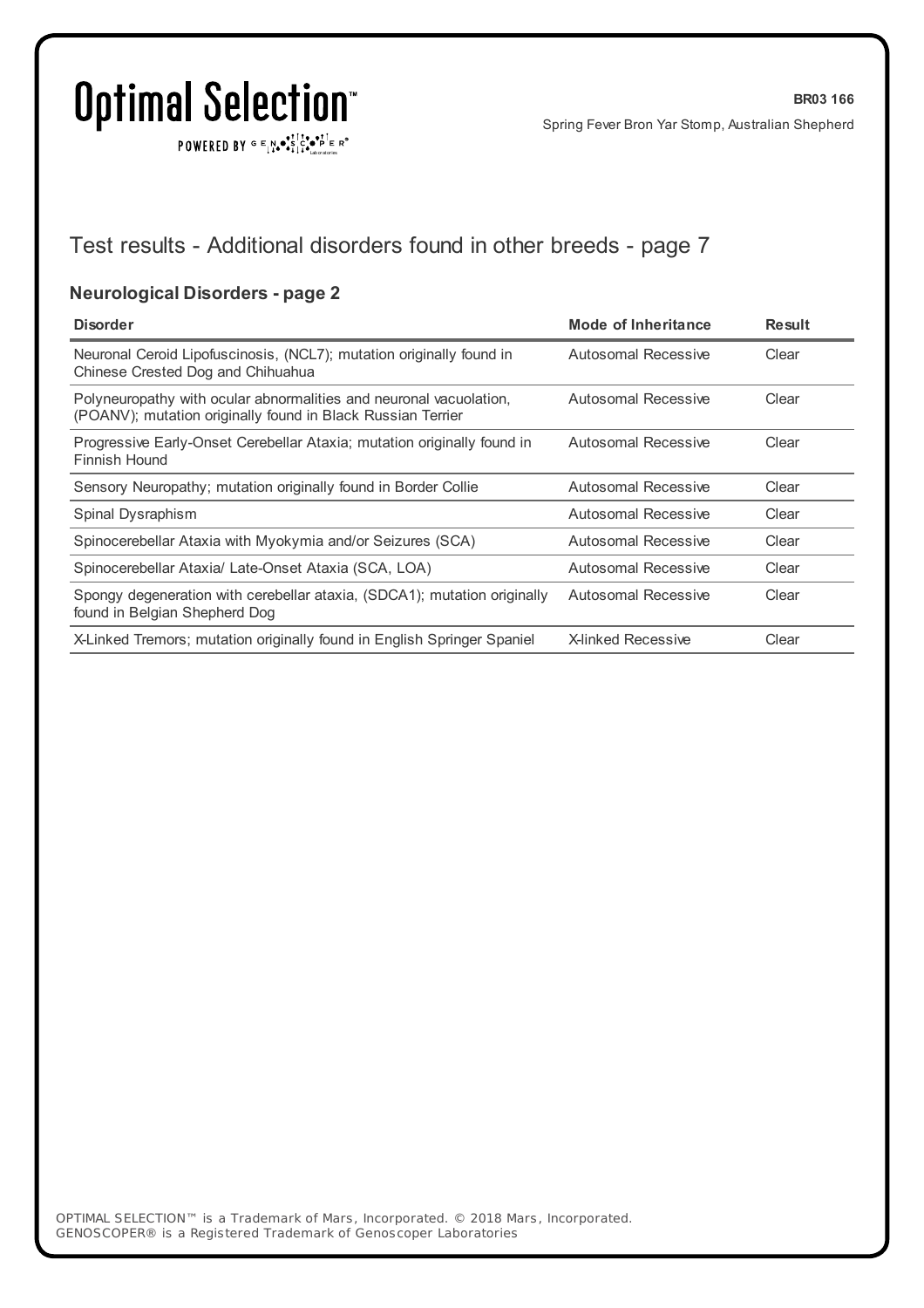$\texttt{POWERED BY} \xrightarrow{\mathbf{c}} \mathbb{I} \underset{\mathbf{a}}{\overset{\mathbf{r}}{\mathbf{a}}} \overset{\mathbf{r}}{\overset{\mathbf{r}}{\mathbf{s}}} \underset{\mathbf{a}}{\overset{\mathbf{r}}{\mathbf{a}}} \overset{\mathbf{r}}{\overset{\mathbf{r}}{\mathbf{s}}} \overset{\mathbf{r}}{\overset{\mathbf{r}}{\mathbf{s}}} \overset{\mathbf{r}}{\overset{\mathbf{r}}{\mathbf{s}}} \overset{\mathbf{r}}{\overset{\mathbf{r}}{\mathbf{s}}} \overset{\mathbf{r}}{\overset{\mathbf{r}}{\mathbf{s}}} \overset{\mathbf{r}}$ 

## Test results - Additional disorders found in other breeds - page 8

#### **Neuromuscular Disorders**

| <b>Disorder</b>                                                                                                    | Mode of Inheritance                            | <b>Result</b> |
|--------------------------------------------------------------------------------------------------------------------|------------------------------------------------|---------------|
| Congenital Myasthenic Syndrome (CMS); mutation originally found in<br>Labrador Retriever                           | <b>Autosomal Recessive</b>                     | Clear         |
| Congenital Myasthenic Syndrome, (CMS); mutation originally found in<br><b>Jack Russell Terrier</b>                 | Autosomal Recessive                            | Clear         |
| Congenital Myasthenic Syndrome, (CMS); mutation originally found in Old Autosomal Recessive<br>Danish Pointing Dog |                                                | Clear         |
| Episodic Falling, (EF)                                                                                             | Autosomal Recessive                            | Clear         |
| Exercise-Induced Collapse, (EIC)                                                                                   | Autosomal Recessive<br>(Incomplete Penetrance) | Clear         |
| GM2 Gangliosidosis, mutation originally found in Japanese Chin                                                     | Autosomal Recessive                            | Clear         |
| GM2 Gangliosidosis; mutation originally found in Toy Poodle                                                        | <b>Autosomal Recessive</b>                     | Clear         |
| Globoid Cell Leukodystrophy or Krabbe Disease, (GLD); mutation<br>originally found in Terriers                     | <b>Autosomal Recessive</b>                     | Clear         |
| Globoid Cell Leukodystrophy or Krabbe Disease, (GLD); mutation<br>originally found in Irish Setter                 | Autosomal Recessive                            | Clear         |
| Paroxysmal Dyskinesia, (PxD); mutation originally found in Irish Soft<br>Coated Wheaten Terrier                    | <b>Autosomal Recessive</b>                     | Clear         |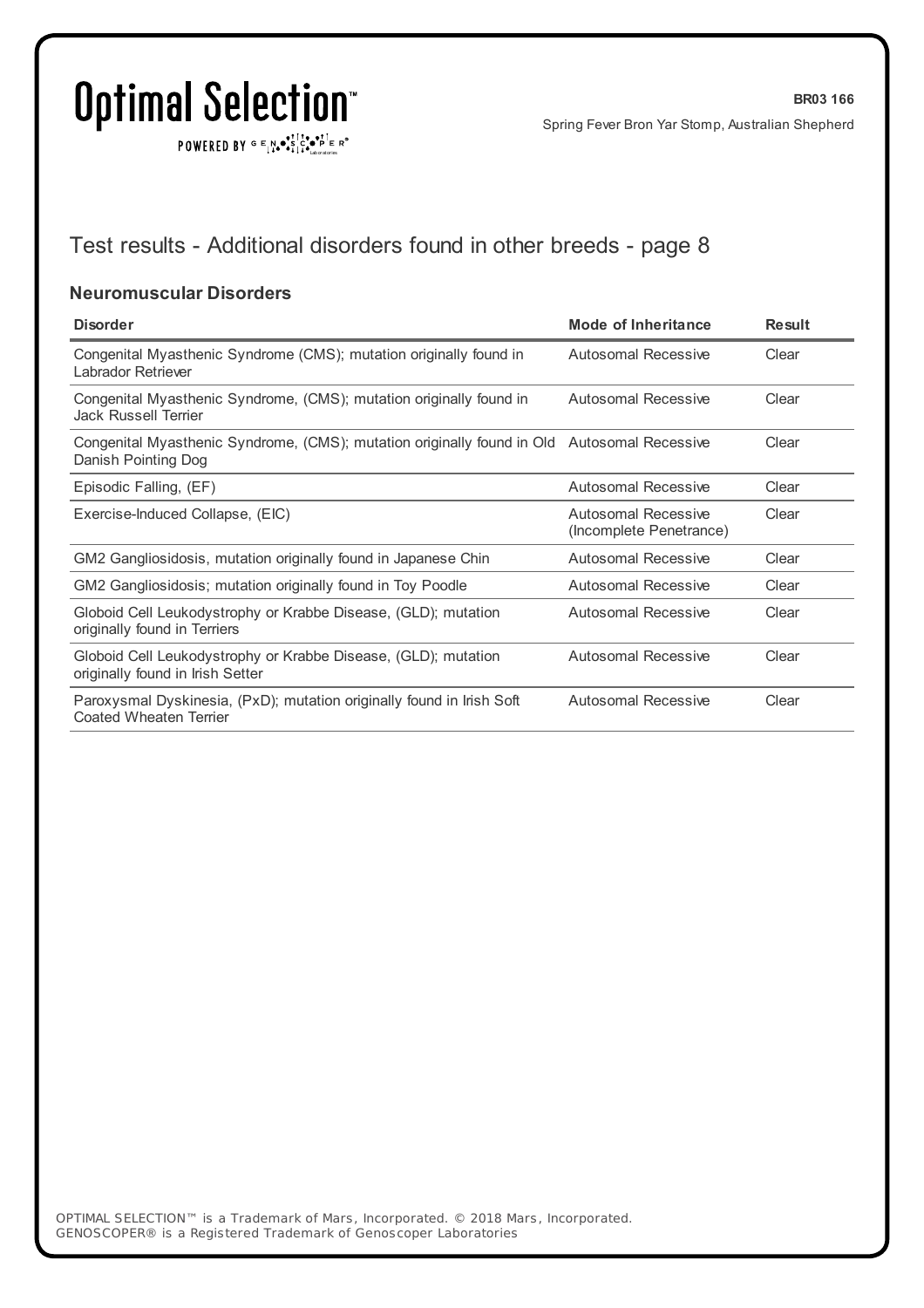$\texttt{POWERED BY} \xrightarrow{\mathbf{c}} \mathbb{I} \underset{\mathbf{a}}{\overset{\mathbf{r}}{\mathbf{a}}} \overset{\mathbf{r}}{\overset{\mathbf{r}}{\mathbf{s}}} \underset{\mathbf{a}}{\overset{\mathbf{r}}{\mathbf{a}}} \overset{\mathbf{r}}{\overset{\mathbf{r}}{\mathbf{s}}} \overset{\mathbf{r}}{\overset{\mathbf{r}}{\mathbf{s}}} \overset{\mathbf{r}}{\overset{\mathbf{r}}{\mathbf{s}}} \overset{\mathbf{r}}{\overset{\mathbf{r}}{\mathbf{s}}} \overset{\mathbf{r}}{\overset{\mathbf{r}}{\mathbf{s}}} \overset{\mathbf{r}}$ 

## Test results - Additional disorders found in other breeds - page 9

#### **Skeletal Disorders**

| <b>Disorder</b>                                                                                                                      | <b>Mode of Inheritance</b> | <b>Result</b> |
|--------------------------------------------------------------------------------------------------------------------------------------|----------------------------|---------------|
| Chondrodysplasia; mutation originally found in Norwegian Elkhound and<br>Karelian Bear Dog                                           | Autosomal Recessive        | Clear         |
| Cleft Palate; Cleft Lip and Palate with Syndactyly; ADAMTS20 gene<br>mutation originally found in Nova Scotia Duck Tolling Retriever | Autosomal Recessive        | Clear         |
| Cleft Palate; DLX6 gene mutation originally found in Nova Scotia Duck<br><b>Tolling Retriever</b>                                    | Autosomal Recessive        | Clear         |
| Hereditary Vitamin D-Resistant Rickets, (HVDRR)                                                                                      | Autosomal Recessive        | Clear         |
| Osteochondrodysplasia; mutation originally found in Miniature Poodle                                                                 | Autosomal Recessive        | Clear         |
| Osteogenesis Imperfecta, (OI); mutation originally found in Beagle                                                                   | Autosomal Dominant         | Clear         |
| Osteogenesis Imperfecta, (OI); mutation originally found in Dachshund                                                                | Autosomal Recessive        | Clear         |
| Skeletal Dysplasia 2, (SD2)                                                                                                          | Autosomal Recessive        | Clear         |
| Spondylocostal Dysostosis                                                                                                            | Autosomal Recessive        | Clear         |
| Van den Ende-Gupta Syndrome, (VDEGS)                                                                                                 | Autosomal Recessive        | Clear         |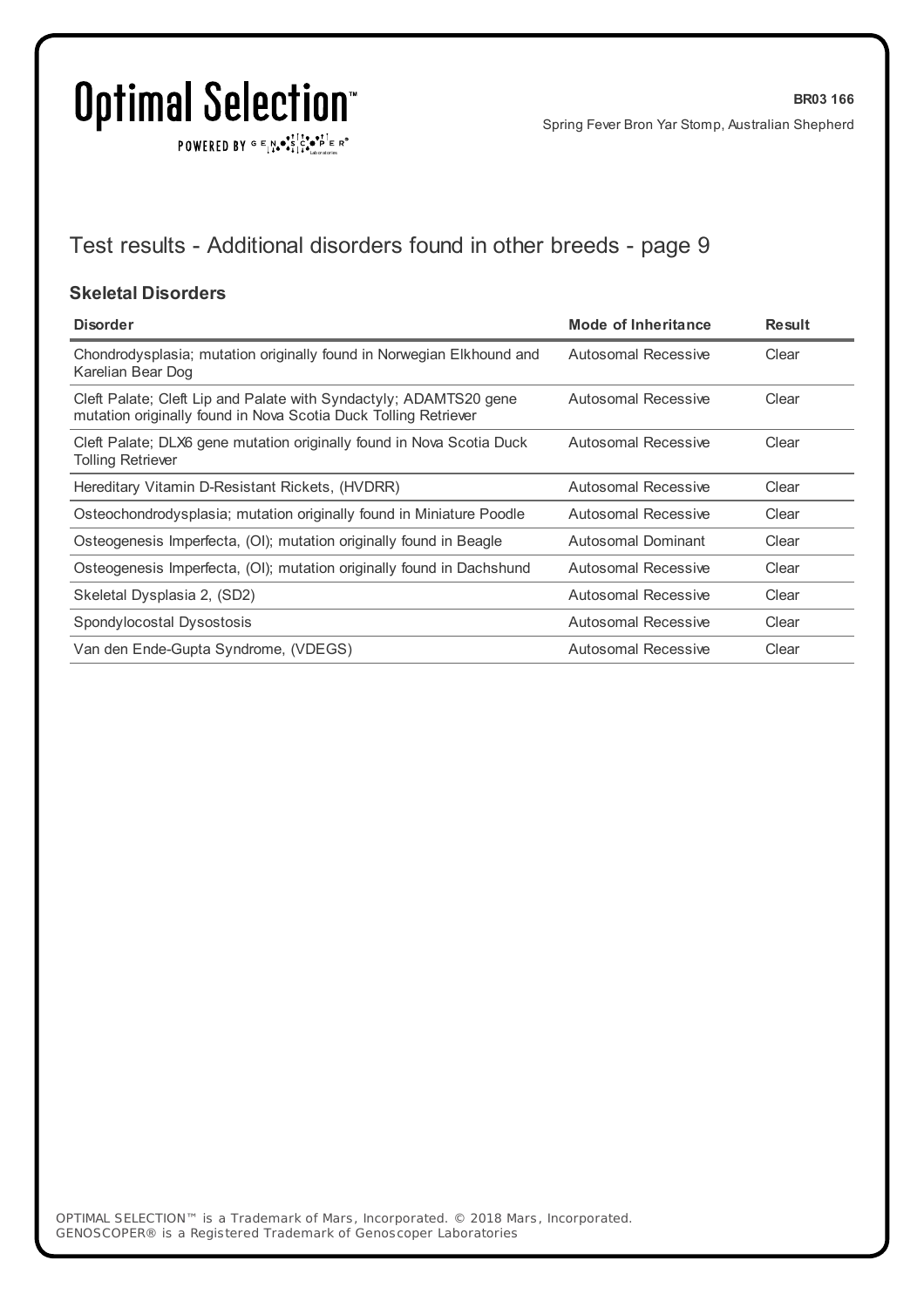POWERED BY  $G \in N \cdot S$   $C \cdot P$   $F \in R^{\circ}$ 

## Test results - Additional disorders found in other breeds - page 10

#### **Dermal Disorders**

| <b>Disorder</b>                                                                                                                   | Mode of Inheritance       | <b>Result</b> |
|-----------------------------------------------------------------------------------------------------------------------------------|---------------------------|---------------|
| Dystrophic Epidermolysis Bullosa; mutation originally found in Golden<br>Retriever                                                | Autosomal Recessive       | Clear         |
| Dystrophic Epidermolysis Bullosa; mutation originally found in Central<br>Asian Ovcharka                                          | Autosomal Recessive       | Clear         |
| Epidermolytic Hyperkeratosis                                                                                                      | Autosomal Recessive       | Clear         |
| Focal Non-Epidermolytic Palmoplantar Keratoderma, (FNEPPK); mutation Autosomal Recessive<br>originally found in Dogue de Bordeaux |                           | Clear         |
| Hereditary Footpad Hyperkeratosis, (HFH)                                                                                          | Autosomal Recessive       | Clear         |
| Ichthyosis; mutation originally found in American Bulldog                                                                         | Autosomal Recessive       | Clear         |
| Ichthyosis; mutation originally found in Great Dane                                                                               | Autosomal Recessive       | Clear         |
| Lamellar Ichthyosis, (LI)                                                                                                         | Autosomal Recessive       | Clear         |
| Ligneous Membranitis                                                                                                              | Autosomal Recessive       | Clear         |
| Musladin-Lueke syndrome, (MLS)                                                                                                    | Autosomal Recessive       | Clear         |
| X-Linked Ectodermal Dysplasia, (XHED)                                                                                             | <b>X-linked Recessive</b> | Clear         |

#### **Other Disorders**

| <b>Disorder</b>                                                                                                     | Mode of Inheritance        | <b>Result</b> |
|---------------------------------------------------------------------------------------------------------------------|----------------------------|---------------|
| Acute Respiratory Distress Syndrome, (ARDS); mutation originally found<br>in Dalmatian                              | Autosomal Recessive        | Clear         |
| Amelogenesis Imperfecta, (AI)                                                                                       | Autosomal Recessive        | Clear         |
| Congenital Keratoconjunctivitis Sicca and Ichthyosiform Dermatosis,<br>(CKCSID)                                     | Autosomal Recessive        | Clear         |
| Dental Hypomineralization; mutation originally found in Border Collie                                               | <b>Autosomal Recessive</b> | Clear         |
| Narcolepsy (2 mutations)                                                                                            | Autosomal Recessive        | Clear         |
| Persistent Müllerian Duct Syndrome, (PMDS); mutation originally found in Autosomal Recessive<br>Miniature Schnauzer |                            | Clear         |
| Primary Ciliary Dyskinesia, (PCD)                                                                                   | Autosomal Recessive        | Clear         |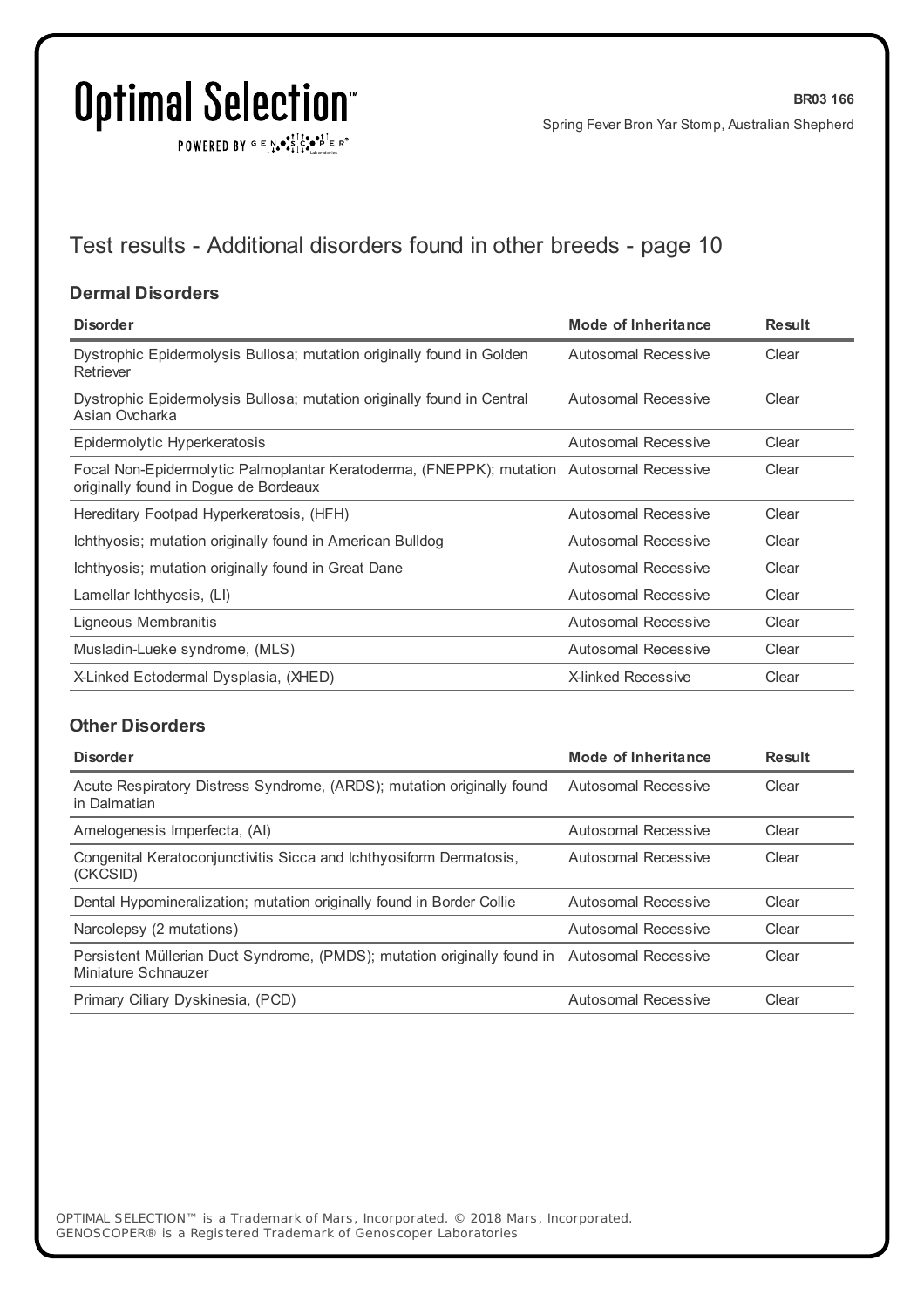POWERED BY  $G \in N$ .  $\mathbb{R}$ ,  $\mathbb{R}$ ,  $\mathbb{R}$ ,  $\mathbb{R}$   $\mathbb{R}$  is  $\mathbb{R}$ 

### APPENDIX Explanation of the results of the tested disorders

Autosomal recessive inheritance (ARI)

Clear - A dog carries no copies of the tested mutation and has no or reduced likelihood of developing and passing on the disease/condition.

Carrier - A dog carries one copy of the tested mutation. Carriers typically have a normal, healthy appearance but pass on the mutation to approximately 50% of their offspring.

At risk - A dog carries two copies of the tested mutation and is at high or increased risk of developing the disease/condition.

#### Autosomal dominant inheritance (ADI)

Clear - A dog carries no copies of the tested mutation and has no or reduced likelihood of developing and passing on the disease/condition.

At risk - A dog carries one or two copies of the tested mutation and is at high or increased risk of developing the disease/condition.

#### X-linked recessive inheritance (X-linked)

Clear - A dog carries no copies of the tested mutation and has no or reduced likelihood of developing and passing on the disease/condition.

Carrier - Female carriers typically have a normal, healthy appearance but carry one copy of the tested mutation on one of their X chromosomes. As males only have one X chromosome, there are no male carriers.

At risk - Female dogs at risk carrytwo mutated copies of the tested mutation. Males carry one copy of the tested mutation on their single X chromosome. Dogs at risk are at high or increased risk of developing the disease/condition.

Please note that the descriptions above are generalized based on typically observed inheritance patterns. When obtaining a 'carrier' or 'at risk' test result, always refer to the corresponding online test documentation for more detailed information on the condition and any exceptions.